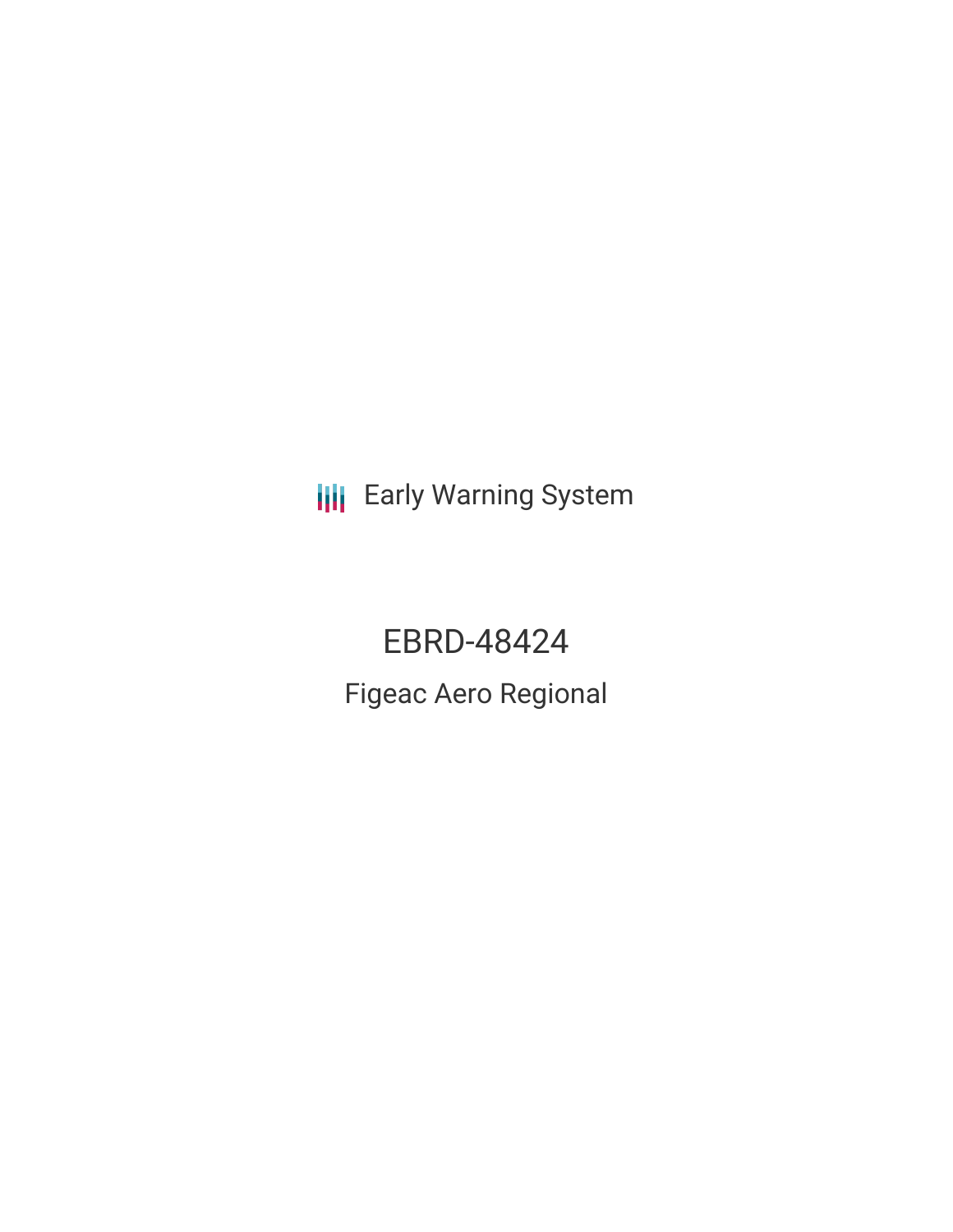

## **Quick Facts**

| <b>Countries</b>               | Morocco, Tunisia                                        |  |  |  |
|--------------------------------|---------------------------------------------------------|--|--|--|
| <b>Financial Institutions</b>  | European Bank for Reconstruction and Development (EBRD) |  |  |  |
| <b>Status</b>                  | Approved                                                |  |  |  |
| <b>Bank Risk Rating</b>        | B                                                       |  |  |  |
| <b>Voting Date</b>             | 2017-11-16                                              |  |  |  |
| <b>Borrower</b>                | Figeac Aero Group                                       |  |  |  |
| <b>Sectors</b>                 | Construction, Industry and Trade                        |  |  |  |
| <b>Investment Type(s)</b>      | Loan                                                    |  |  |  |
| <b>Investment Amount (USD)</b> | $$44.45$ million                                        |  |  |  |
| <b>Project Cost (USD)</b>      | $$75.66$ million                                        |  |  |  |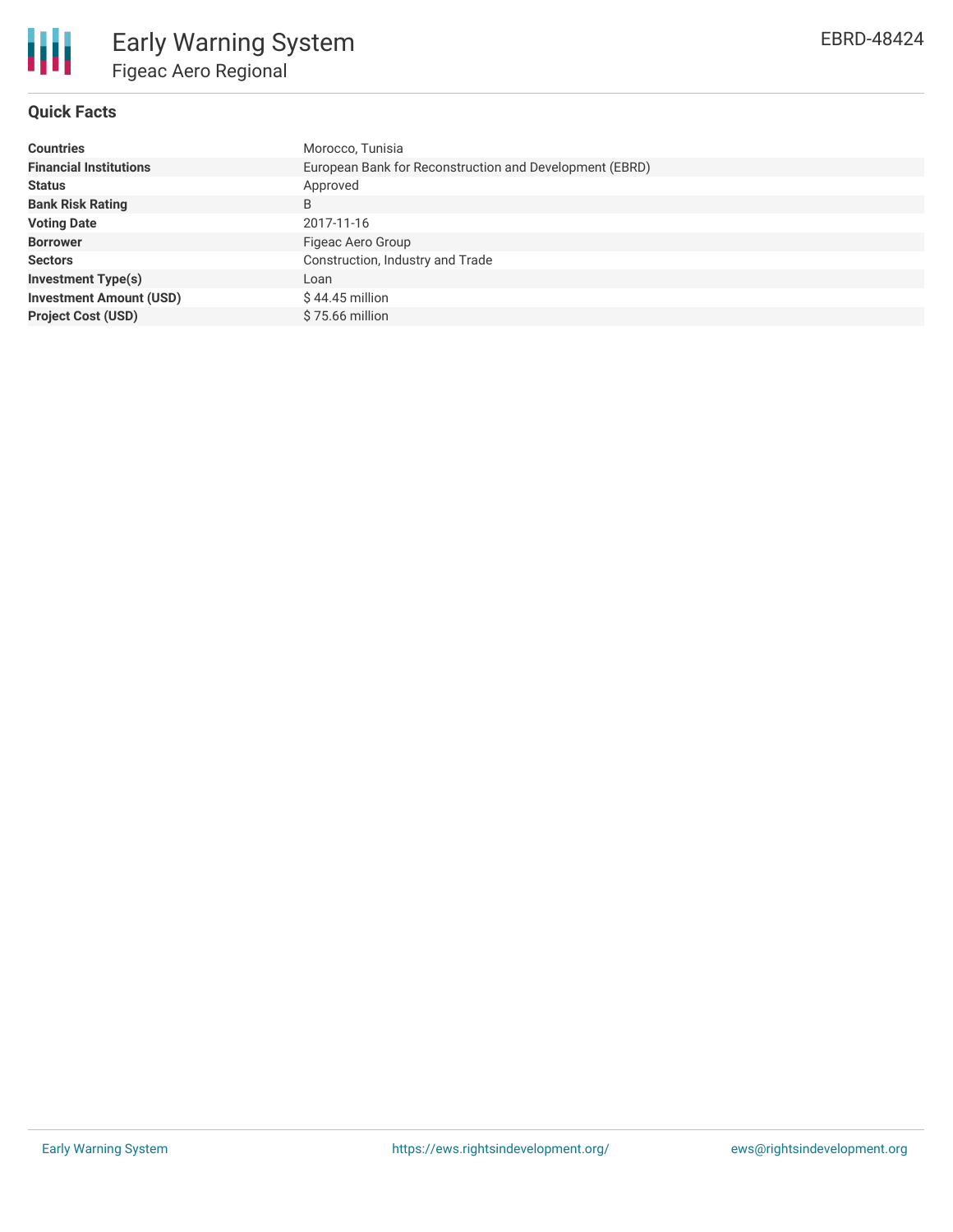

## **Project Description**

This project provides long-term financing to Figeac Aero Group, a leading supplier to aerospace manufacturers, to finance the expansion of its subsidiaries Figeac Aero Tunisie in Tunisia, and Figeac Aero Maroc and Casablanca Aeronautique in Morocco.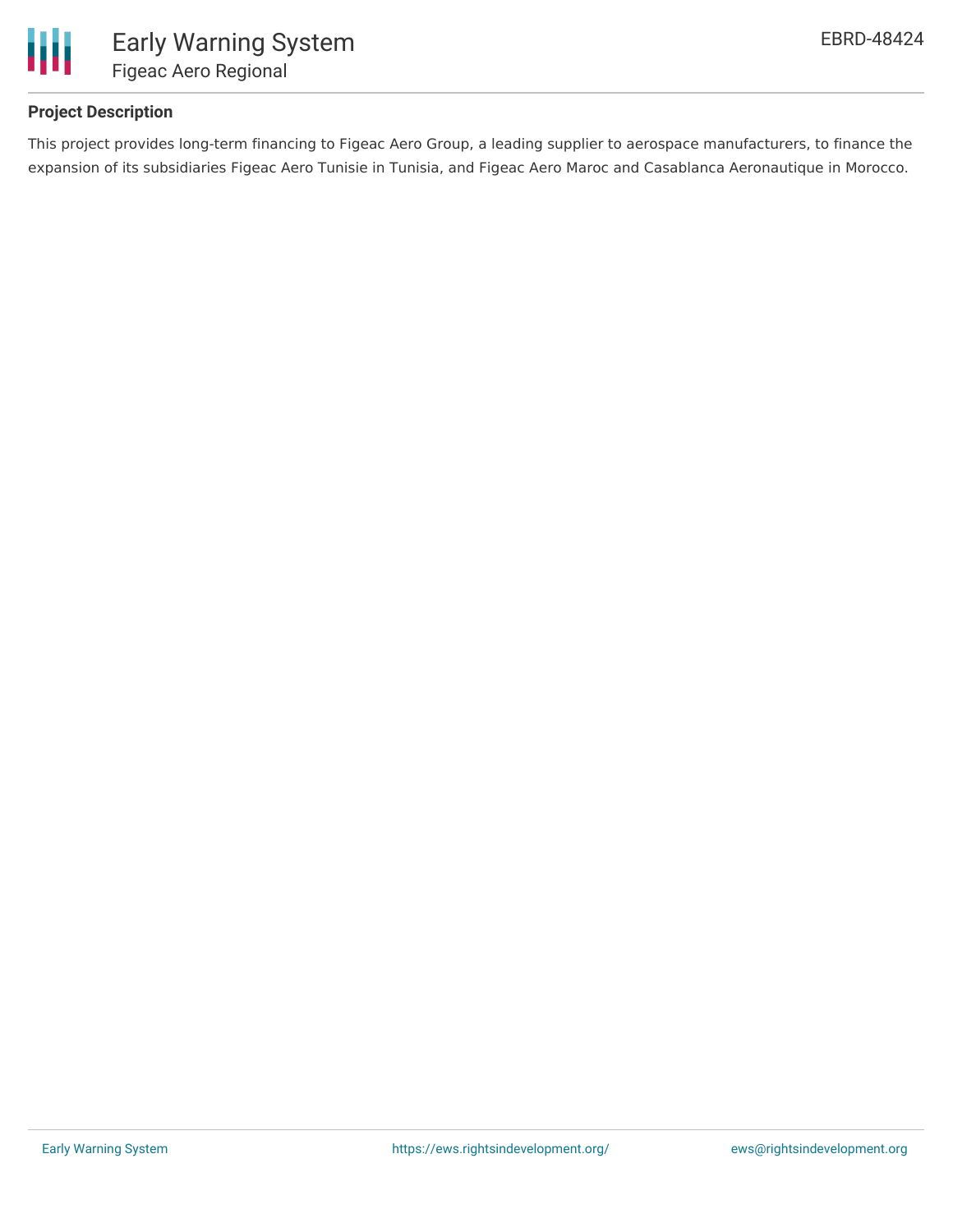

#### **Investment Description**

European Bank for Reconstruction and Development (EBRD)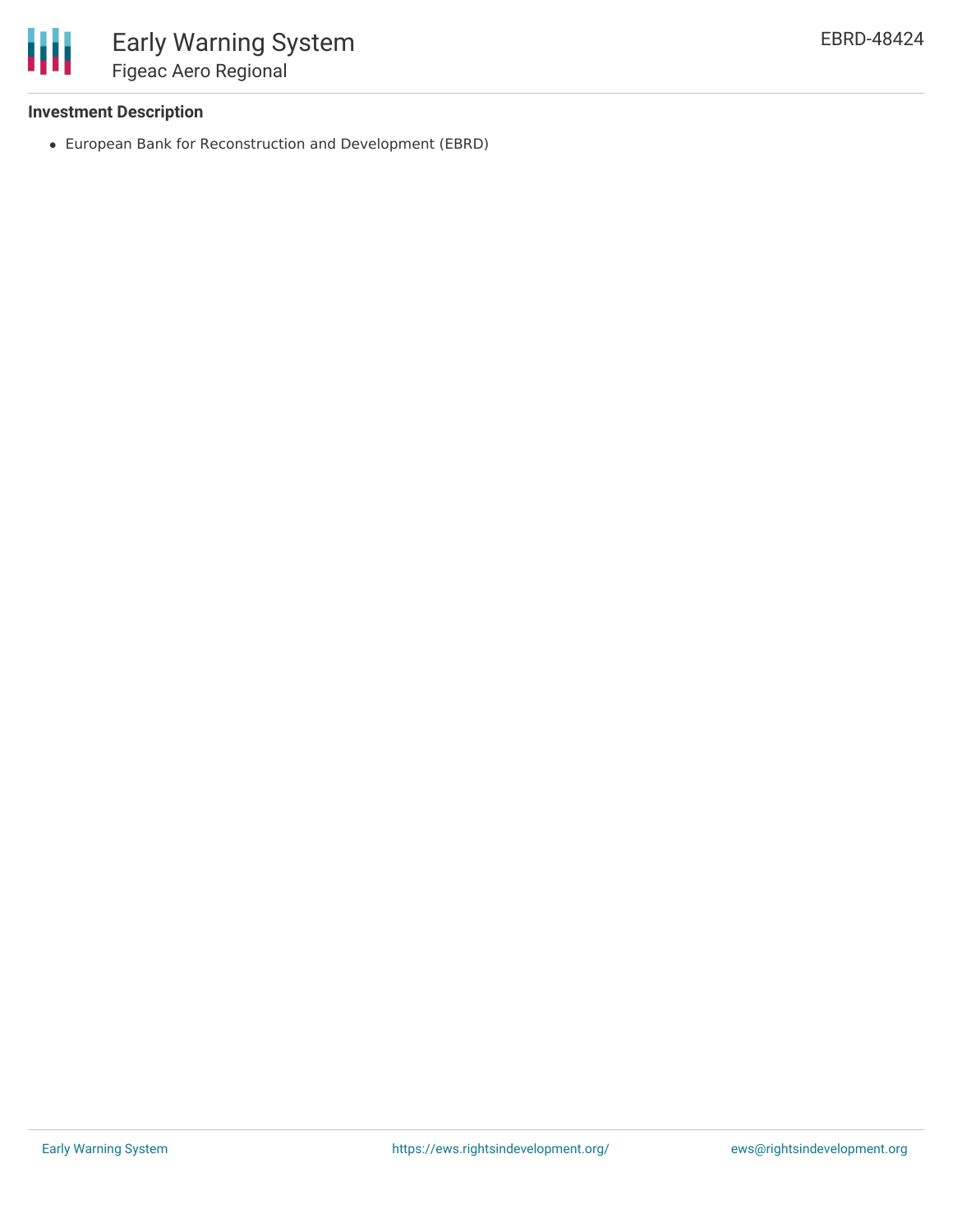

## **Private Actors Description**

The Borrower, Figeac Aero S.A., is the holding company for FIGEAC AERO Group, a leading aerospace supplier, specialised in the production of light alloy and hard metal structural parts, engine parts, landing gear parts and sub-assemblies. An international group with a workforce of 3,300 employees, FIGEAC AERO operates in France, the United States, Morocco, Mexico and Tunisia. As of end of March 2017, the Group, listed on Euronext in Paris, reported annual revenues of EUR 325 million.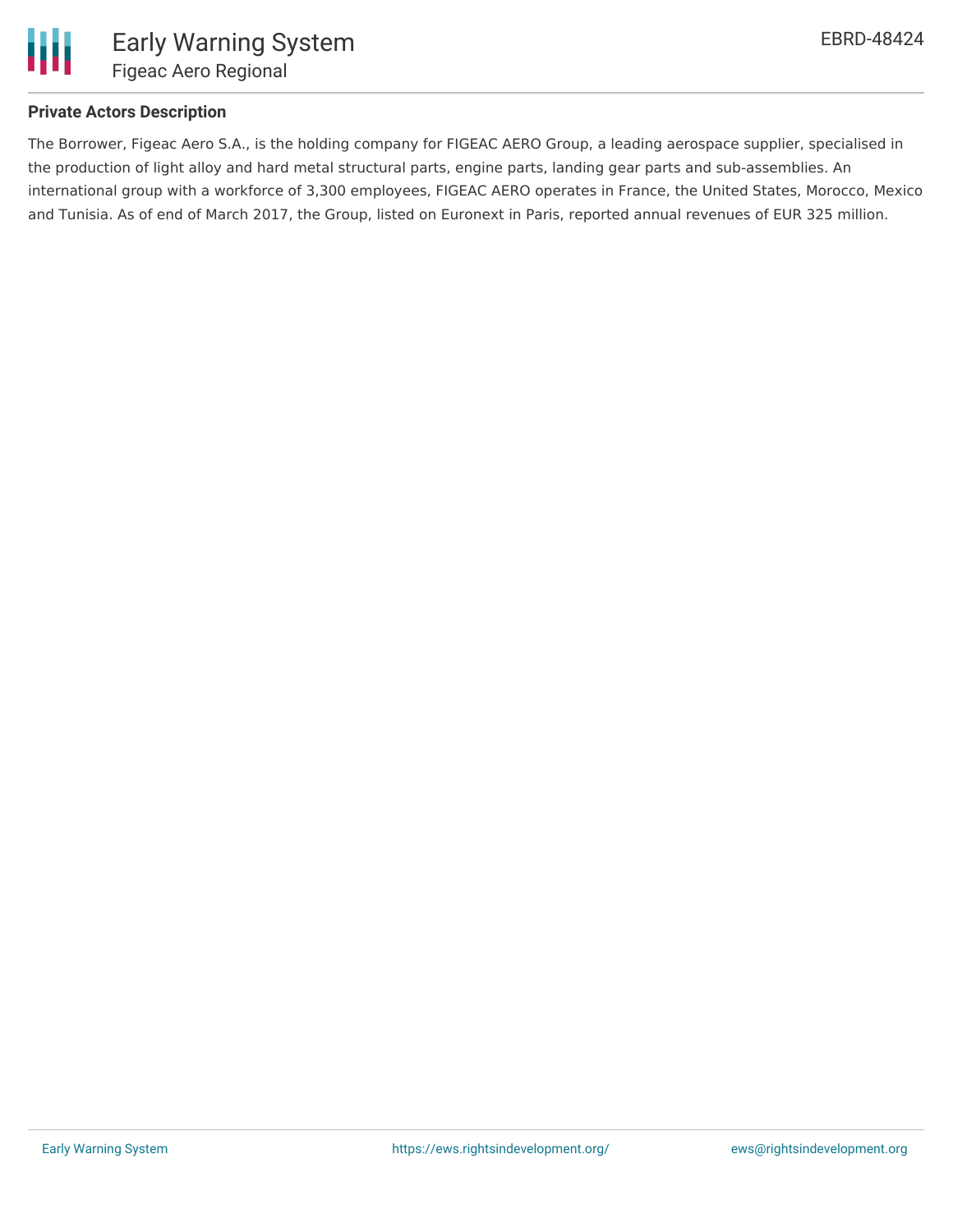

# Early Warning System Figeac Aero Regional

| <b>Private Actor 1</b> | <b>Private Actor</b><br>1 Role | <b>Private Actor</b><br>l Sector | <b>Relation</b> | <b>Private Actor 2</b> | <b>Private Actor</b><br>2 Role | <b>Private Actor</b><br>2 Sector |
|------------------------|--------------------------------|----------------------------------|-----------------|------------------------|--------------------------------|----------------------------------|
|                        | $\sim$                         | $\sim$                           |                 | Figeac Aero S.A.       | Client                         |                                  |
|                        |                                |                                  |                 | Figeac-Aéro Group      | Parent Company                 | -                                |